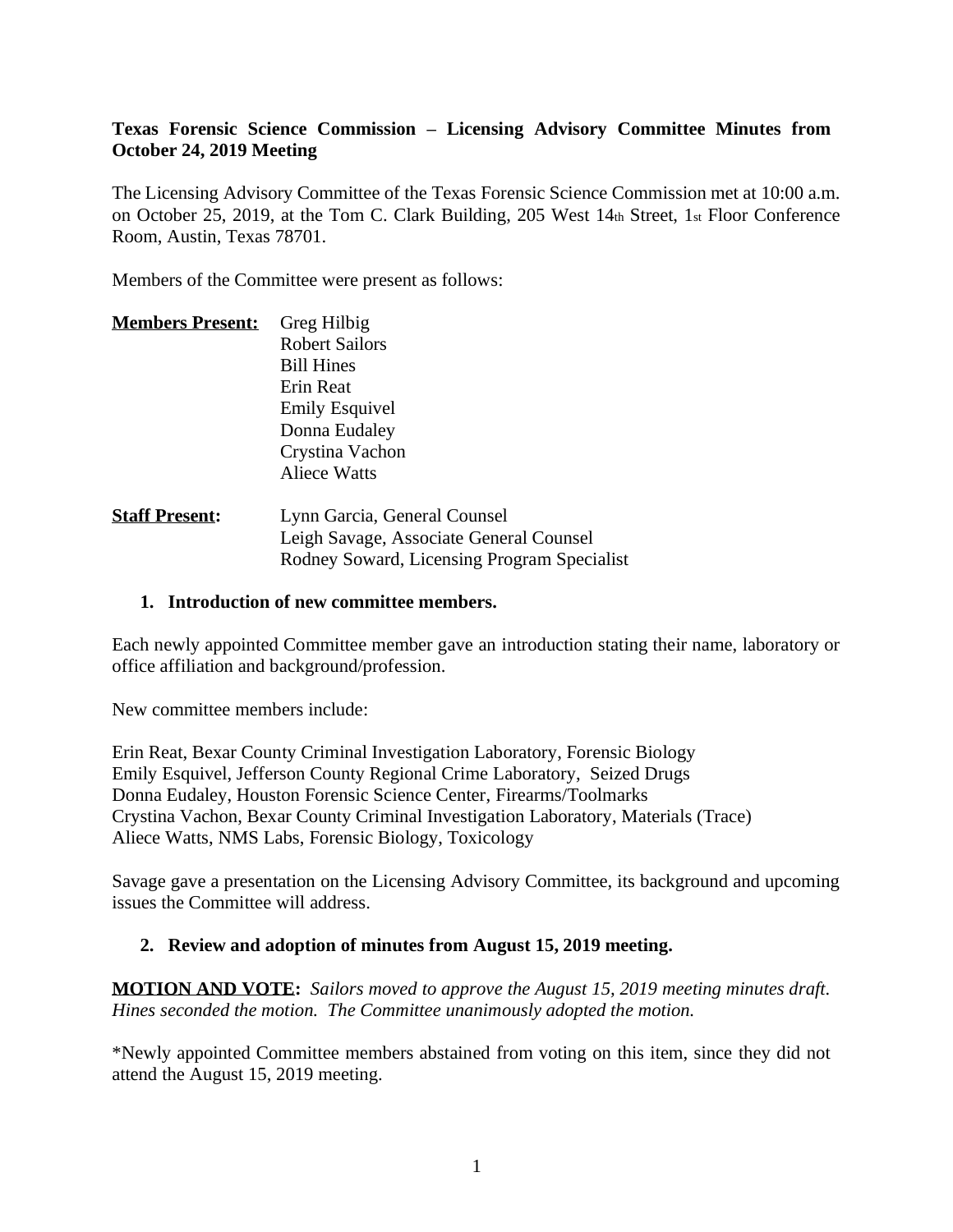**3. Administrative update, including number of licenses issued, implementation of continuing forensic education reporting and renewal function in TopClass, revisions to website regarding renewals, discuss resignation of licensing board member Thomas Ashworth and nomination from TDCAA to fill the prosecutor seat on the Licensing Advisory Committee.**

Soward provided an update on licenses issued. Staff has issued a total of 1281 licenses, consisting of 820 regular licenses, 19 provisional, 2 technical reviewer, and 440 blanket licenses. Staff has also administered 42 exams since the Commission August 16, 2019 meeting. Staff described the newly implemented process for renewing a forensic analyst license using the Commission's licensing software, TopClass. New instructions for applying initially and renewing for each license type are posted on the Commission's licensing webpage.

Garcia reported the resignation of Committee member Thomas Ashworth. Ashworth filled the prosecutor's seat on the Committee, and resigned from his position as a prosecutor making him no longer eligible for his seat on the Committee. The Texas District and County Attorney's Association (TDCAA) has nominated Collin County Assistant District Attorney Calli Bailey for the open seat. Bailey introduced herself to Committee members and staff. The Commission will vote on her Bailey's appointment at the full Commission meeting October 25, 2019.

# **4. Discuss statistics requirement and decide how many CFE hours to award for completion of the statistics course; review any outstanding statistics course evaluation requests.**

Staff reported Cliff Spiegelman, Texas A&M Statistics Professor and creator of the commissionsponsored statistics course for forensic analysts, agreed to offer the course to any individual who wishes to audit the course without taking the exam. Staff will post information about auditing the course on the Commission's Statistics webpage.

Members agreed the statistics course offered by Cliff Spiegelman should count towards CFE credit for analysts at least up to 15 hours, to be self-reported by each individual when the analyst applies for license renewal. Equivalent statistics courses will be evaluated on a case-by-case basis, but generally, a three-hour statistics course from an accredited university will count for up to 15 hours of CFE credit. Any CFE credits awarded are applied during the license cycle in which the analyst took the course and may not be applied retroactively.

# **5. Discussion and recommendations regarding Waiver Applications for Support Personnel.**

There were no waiver applications for review.

# **6. Discussion and recommendations regarding any outstanding criminal history results.**

There were no criminal history evaluations to be completed.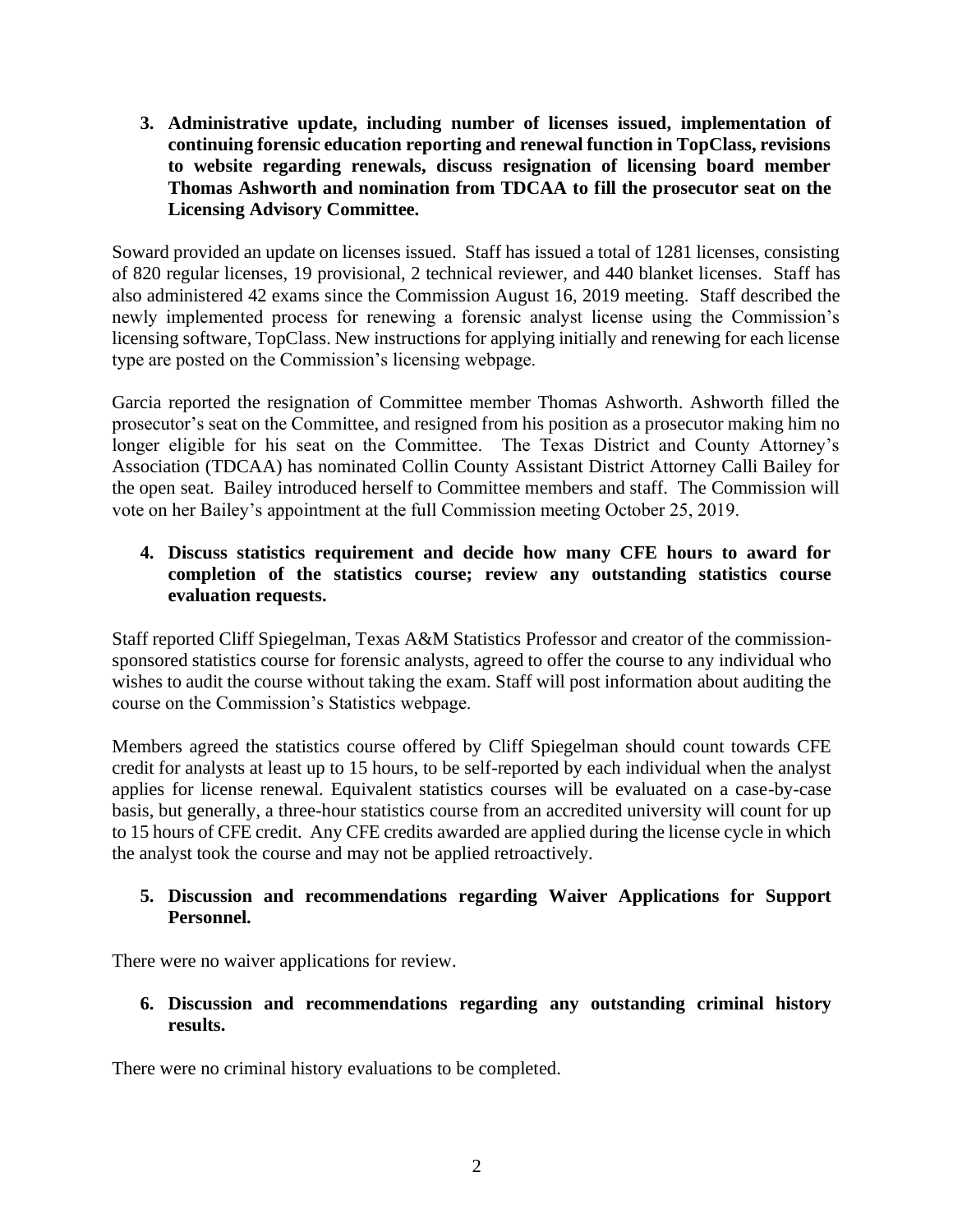## **7. Discuss and evaluate outstanding technical reviewer license applications.**

There were no technical reviewer license applications for review at this meeting.

**8. Discuss and evaluate any outstanding blanket license applications, discuss August 16, 2019 full Commission decision on blanket licensing requirements and status of rule publication; review and develop recommended responses to any public comments on the blanket rule changes; decide whether to recommend blanket licensees complete CFE requirements; discuss and recommend whether current blanket licensees transferring to a laboratory in Texas and seeking full licensure must comply with current requirements or requirements in place at the time they originally applied.** 

**MOTION AND VOTE:** *Watts moved to approve the blanket license application for DNA Solutions. Sailors seconded the motion. The Committee unanimously adopted the motion.*

Staff will send a blanket license letter to the laboratory and provide instructions for individual analyst to apply or renew in TopClass.

Staff reported no comments have been received on the Commission's blanket license rule changes. The comment deadline is November 18, 2019. The Committee will address comments and make recommendations for the full Commission at a December meeting date to be determined.

Members discussed whether current blanket licensees, licensed prior to January 1, 2019 and are now seeking full licensure, should have to comply with requirements in place at the time they were originally granted the license or requirements in place at the time they apply for full licensure. Members agreed that out of fairness, these candidates should have to comply with requirements in place at the time they were originally granted a license. Members discussed that the revisions should apply to candidates that have up to a one-year gap in employment from the date they departed from a blanket-licensed laboratory and returned to work for a Texas-accredited laboratory, making the candidate eligible for full licensure.

**MOTION AND VOTE:** *Esquivel moved to request staff draft a rule clarifying that formerly blanket-licensed candidates applying for full licensure are required to comply with licensing rules in place at the time the candidate was originally granted a license. The rule should also address up to a one-year gap in employment. Sailors seconded the motion. The FSC unanimously adopted the motion.*

Staff will draft and publish a rule addressing the issue and provide the Committee with a final copy at the December meeting.

# **9. Discuss and evaluate any temporary license applications.**

There were no temporary license applications for review at this meeting.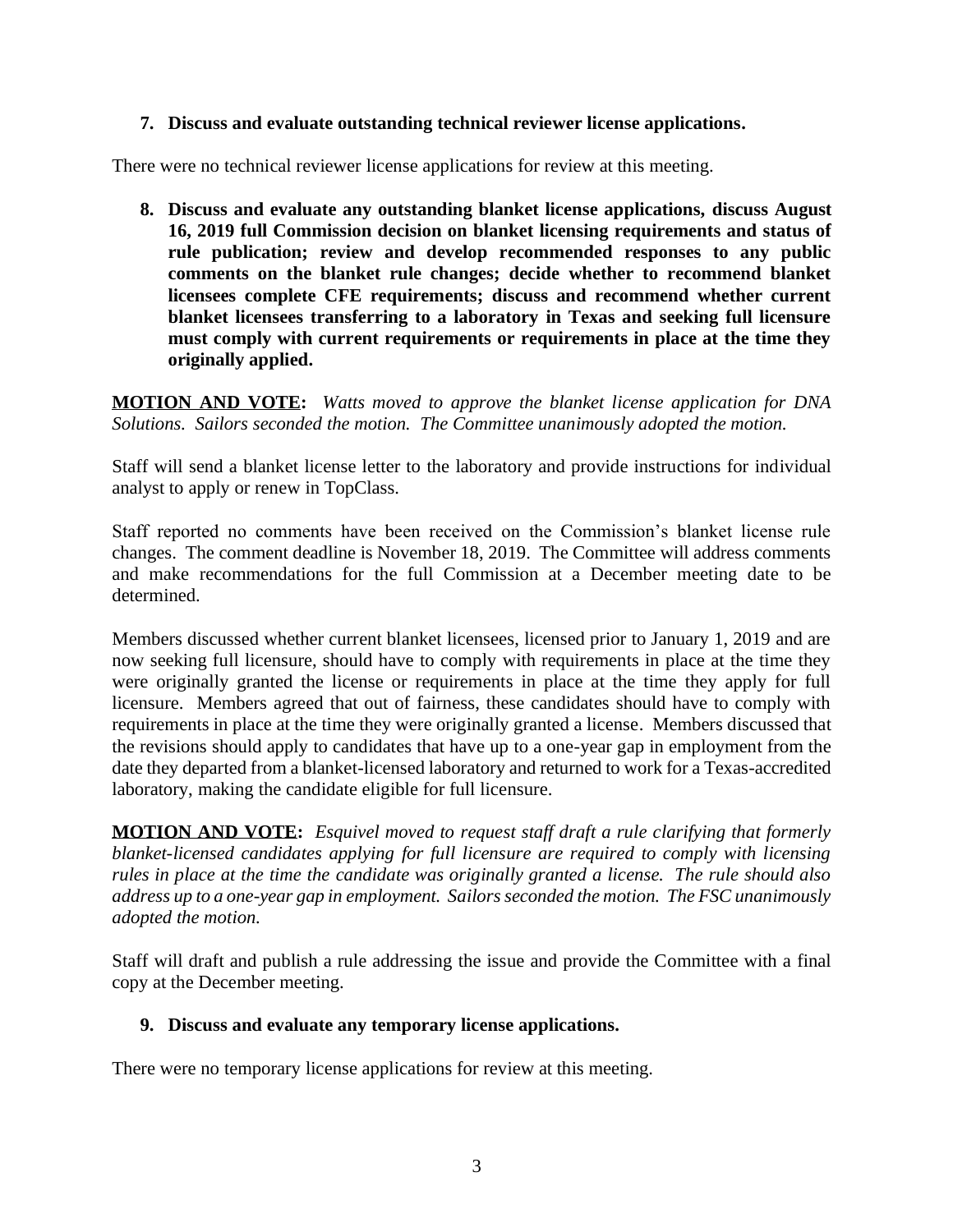## **10. Discuss and evaluate any fourth exam requests.**

There were no fourth exam requests for review at this meeting.

## **11. Discuss and evaluate any outstanding CFE course approval requests; discuss sponsoring CFE for disciplines that don't have as many available options for CFE (***e.g.,* **Materials (Trace)), including contracting with an expert to provide disciplinespecific training to licensees.**

Members discussed the limited options for continuing forensic education courses for disciplines like Materials (Trace). DPS Trace Evidence Coordinator, Sandy Parent, is working to compile a list of Materials (Trace) analysts to solicit feedback on what training topics should be covered in any course the Commission may offer. Staff will work on reaching out to experts who may be interested in teaching a CFE course for Materials (Trace) analysts in Texas and organize the list of topics suggested by analysts.

### **12. Update on Exam Evaluation Committee progress.**

Garcia updated members on progress made by the Exam Evaluation Committee with regard to the development of new test questions for the General Forensic Analyst Licensing Exam. The Committee is working on piloting 10 additional questions, and the first batch of 10 questions piloted have been validated and approved for use by the psychometric company evaluating the test questions for the Commission. The Committee will continue to develop questions that can be piloted until the Commission has a bank of 100 new questions for an entire new test form.

# **13. Review published/outstanding licensing rules, including:**

- **i. Clarification to provisional license eligibility;**
- **ii. Specification of CFE for Technicians; and**
- **iii. Blanket rule revisions.**

Staff updated the Committee on the publication of the above rules. The above rules are out for comment until November 18, 2019.

# **14. Update from Mandatory Legal and Ethics Training Development group.**

Garcia reported she is currently working on an outline to the course and hopes to have plans for the course at the Committee's next meeting.

### **15. Update on the Commission's recommendation to adopt OSAC Registry standards.**

Garcia reported that staff expects the Commission to recommend at its October 25, 2019 meeting that all Texas-accredited laboratories work to integrate OSAC registry standards to the extent possible and as quickly as they are able.